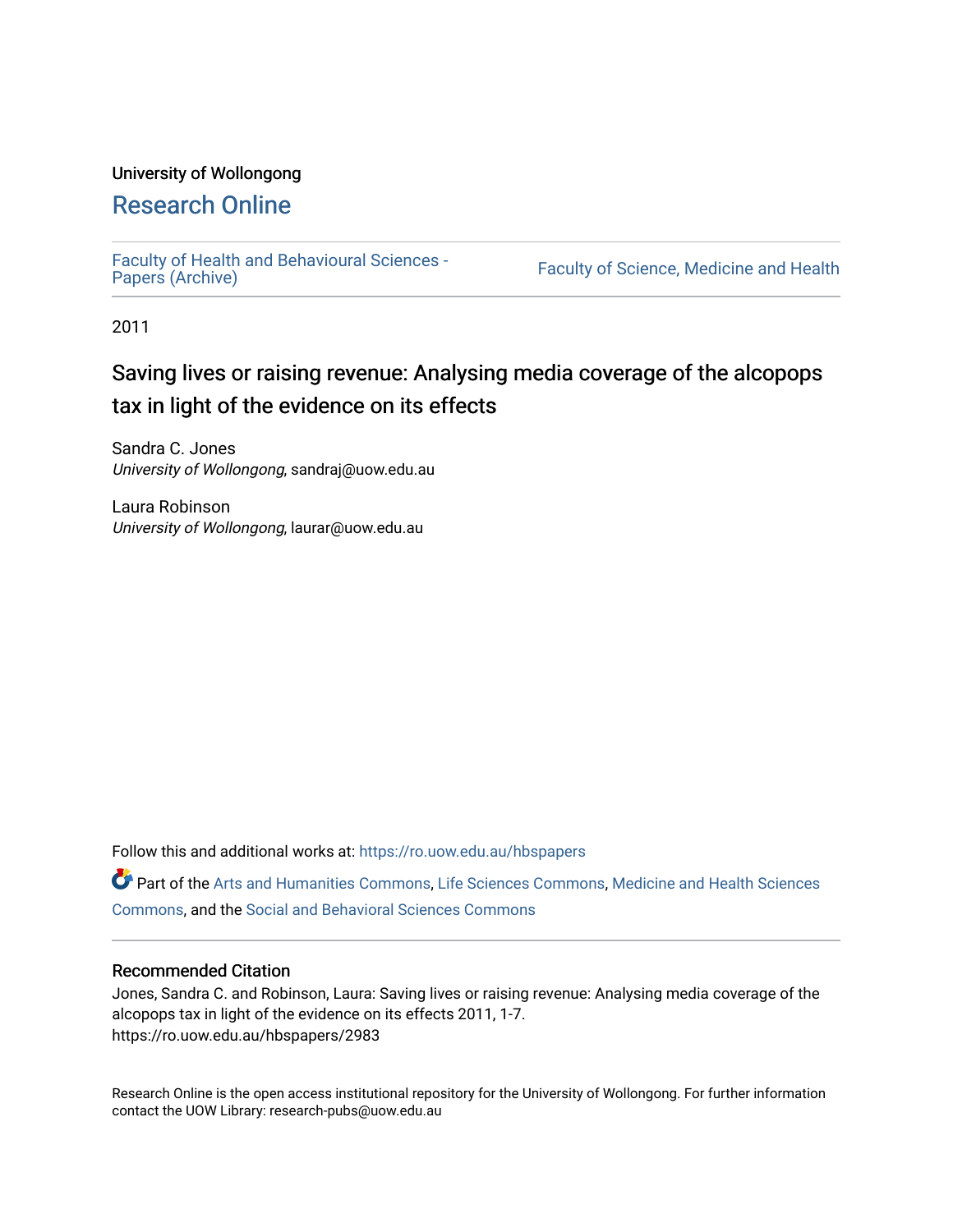# Saving lives or raising revenue: Analysing media coverage of the alcopops tax in light of the evidence on its effects

# Abstract

The Australian Government increased the tax on ready-to-drink (RTD) alcohol beverages in 2008, in order to address concerns about increasing alcohol consumption among young people. This decision resulted in significant debate and discussion in the media, and in academic circles. The aim of the current study was to examine media coverage of the debate – and particularly the arguments posed in favour of and against the tax – now that we have objective evidence of its impact. We find that business owners and industry groups were vocal in the media, raising a number of arguments in opposition to the tax; and that this opposition dominated media coverage, potentially misleading consumers as to the rationale for, and effectiveness of, the "alcopop tax".

#### Keywords

light, tax, its, alcopops, coverage, media, evidence, analysing, saving, raising, revenue, lives, effects

#### **Disciplines**

Arts and Humanities | Life Sciences | Medicine and Health Sciences | Social and Behavioral Sciences

#### Publication Details

Jones, S. C. & Robinson, L. 2011, 'Saving lives or raising revenue: Analysing media coverage of the alcopops tax in light of the evidence on its effects', Australian and New Zealand Academy of Management Conference, pp. 1-7.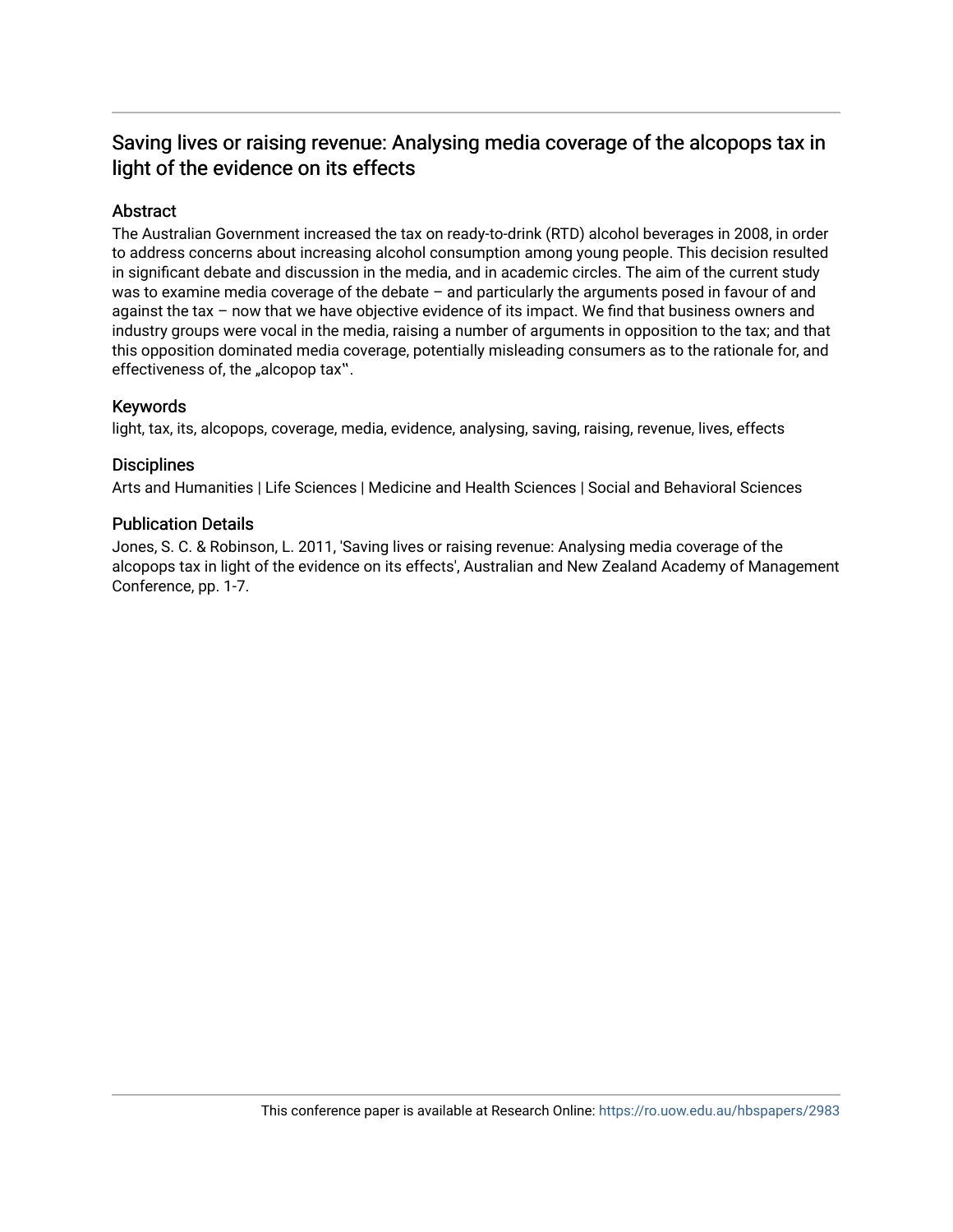# **Saving lives or raising revenue: Analysing media coverage of the alcopops tax in light of the evidence on its effects**

Sandra C. Jones. *University of Wollongong*. [sandraj@uow.edu.au](mailto:sandraj@uow.edu.au) Laura Robinson\*. *University of Wollongong*. [laurar@uow.edu.au](mailto:laurar@uow.edu.au)

Keywords; alcohol, pricing, media, social responsibility.

#### **Abstract**

The Australian Government increased the tax on ready-to-drink (RTD) alcohol beverages in 2008, in order to address concerns about increasing alcohol consumption among young people. This decision resulted in significant debate and discussion in the media, and in academic circles. The aim of the current study was to examine media coverage of the debate – and particularly the arguments posed in favour of and against the tax – now that we have objective evidence of its impact. We find that business owners and industry groups were vocal in the media, raising a number of arguments in opposition to the tax; and that this opposition dominated media coverage, potentially misleading consumers as to the rationale for, and effectiveness of, the "alcopop tax".

# **Introduction**

A loophole in the Australian tax policy on alcohol in 2000 resulted in a 40% tax discount for alcopops (RTDs) which was passed onto consumers (Shakeshaft, Doran & Byrnes, 2009). The consumption of RTDs tripled from 1999 to 2007 and this category is considered to have been a major contributor in the overall increase in the Australian alcohol market over this time period (Shakeshaft, Doran & Byrnes, 2009). The Australian Government introduced a policy increasing the tax on ready-to-drink (RTD) alcohol beverages in 2008, in order to reduce the harms associated with the high levels of consumption of this drink favoured by young Australians. This move was particularly controversial given its apparent stealth – the government introduced the tax at midnight on April  $26<sup>th</sup>$  2008, with no prior warning or discussion. The tax was subsequently blocked in the Senate, with considerable debate about what should be done with the tax collected to that point, and then re-introduced into the Senate in 2009 and passed in August of that year.

The government's decision to introduce the 'alcopop tax' resulted in significant debate and discussion in the media, and in academic circles – with some arguing that the tax was at best ineffective and at worst counter-productive to addressing Australia's alcohol problem (e.g., Previte and Fry, 2009). The aim of the current study was to examine media coverage of the debate – and particularly the arguments posed in favour of and against the tax – now that we have objective evidence of its impact.

### **Literature review**

The 2007 National Drug Strategy Household Survey (Australian Institute of Health and Welfare, 2008) found that the three most common drinks reported by females aged 17 and under were bottled RTDs, canned RTDs and bottled spirits: almost four times as many as selected bottled wine, and more than five times as many as selected regular-strength beer, low-alcohol beer and cask wine. Among boys of the same age, RTDs, bottled spirits and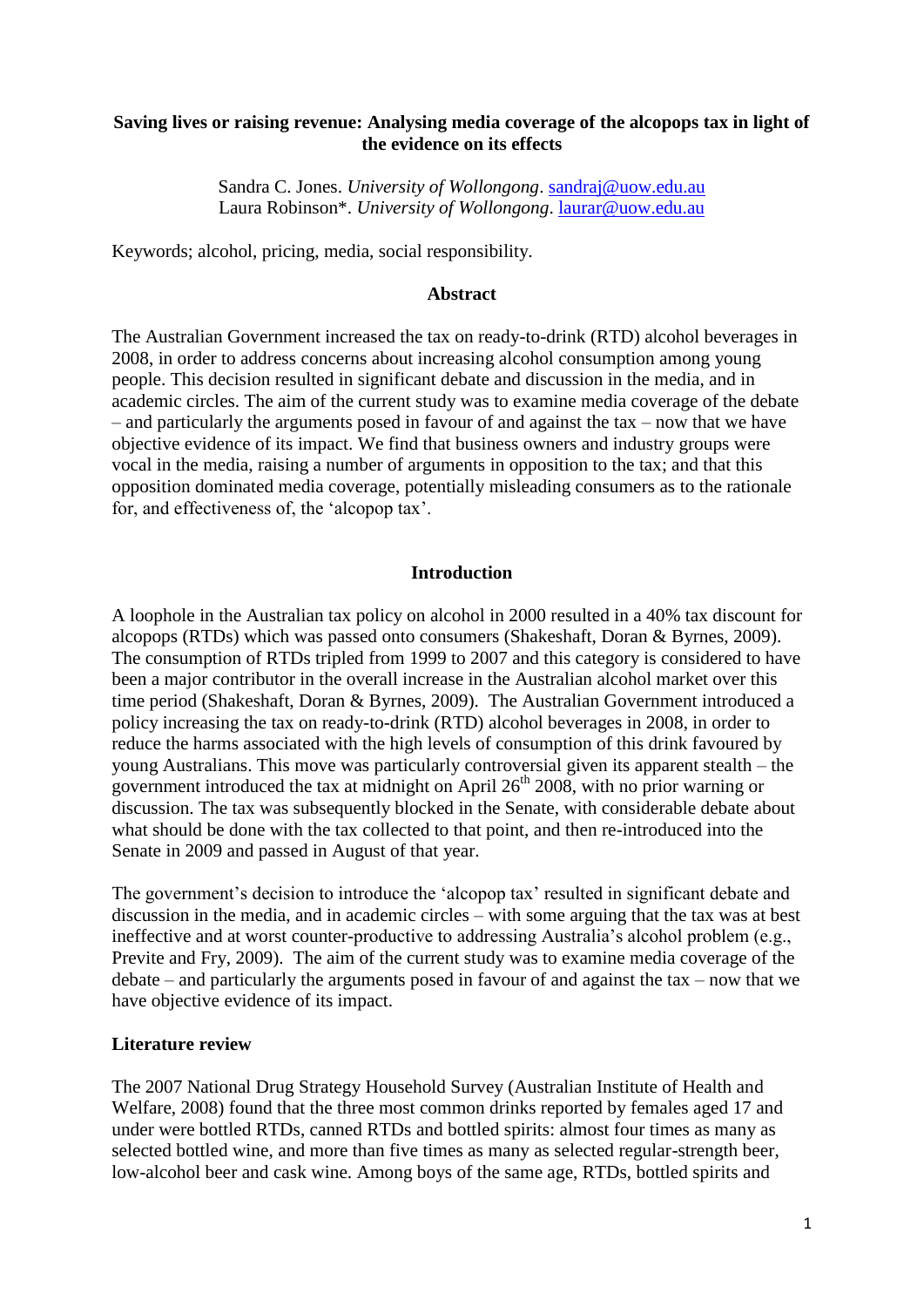regular-strength beer were the most common, and selected by three to four times as many respondents as bottled and cask wine. Preference for RTDs is lower in older age groups, with bottled RTDs a "usual drink" for 47.3% of females and 26.4% of males aged 20−29; and canned RTDs for 37.1% of females and 47.6% of males aged 20−29; with both types down to less than 11% of males and females aged 40+. While these products were initially positioned as predominantly brightly coloured, sweet-tasting drinks targeted at female drinkers, and are often still described in the literature as "highly-sweetened" drinks that are fruit or milk based, the market in Australia is dominated by bourbon and whisky-based RTD products, with many containing more than two standard drinks per serve (Jones and Barrie, 2011).

Price is an important determinant of levels of alcohol consumption; substantial literature supports the use of increased tax (and therefore increased pricing) of alcohol as an intervention to curb drinking and reduce mortality, disease and associated health-care costs (Chikritzhs *et al.*, 2009; Purshouse *et al.*, 2010; Wagenaar, Maldonado-Moline and Wagenaar, 2009; Wagenaar, Salois and Komro, 2009; WHO, 2009). Alcohol-related disease mortality reduced sharply and was sustained following increases in alcohol tax in Alaska on two occasions almost 20 years apart (in 1983 and 2002). A systematic review conducted by Wagenaar, Salois & Komro (2009) supported the price elasticity of alcohol, that is, the extent to which price changes result in consumption changes (Byrnes, Cobiac and Doran, 2010). The meta-analysis showed an inverse relationship between alcohol consumption and prices (including tax increases), supporting increasing prices as an effective measure of reducing drinking (Wagenaar, Solias and Komro, 2009). Similar results have been found in England where general price increases in alcohol also resulted in decreased consumption and positive impacts on health and health-care costs (Purshouse *et al.*, 2010). Drinking levels of young adults in particular were influenced by price increases, including those attributed to tax increases (Grossman, Chaloupka and Saffer, 1994; Purshouse *et al.*, 2010). The literature also supports the effectiveness of price reduction as a means of reducing alcohol-related disease and injury in Australia (Cobiac *et al.*, 2009; Doran, Hall and Shakeshaft, 2010).

#### **Method**

We conducted a search of the Factiva database for all articles related to the 'alcopop tax' published between April 2008 (the introduction of the tax) and January 2010. The search included all Australian newspapers indexed in Factiva, using the search terms alcopop, RTD, ready-to-drink, pre-mix. Articles were included if they were from an Australian newspaper; they were excluded if they were from a New Zealand paper, or were not related to the alcopop tax (e.g., reports in the business section on company events, new product launches etc). A total of 1,045 articles were included in the analysis. Articles were coded for source (newspaper, date); location (e.g., general news, opinion, business etc); position (against the tax, supportive of the tax, neutral); spokesperson(s) and their justification for their position.

# **Results**

#### **The Effect of the Alcopops Tax**

Before reporting on the data, it is important to note that the policy change resulted in a drop of 30% in apparent consumption of RTDs (ABS, 2010). This indicates a reversal of the trend evident since their introduction in Australia; all previous data has revealed an annual increase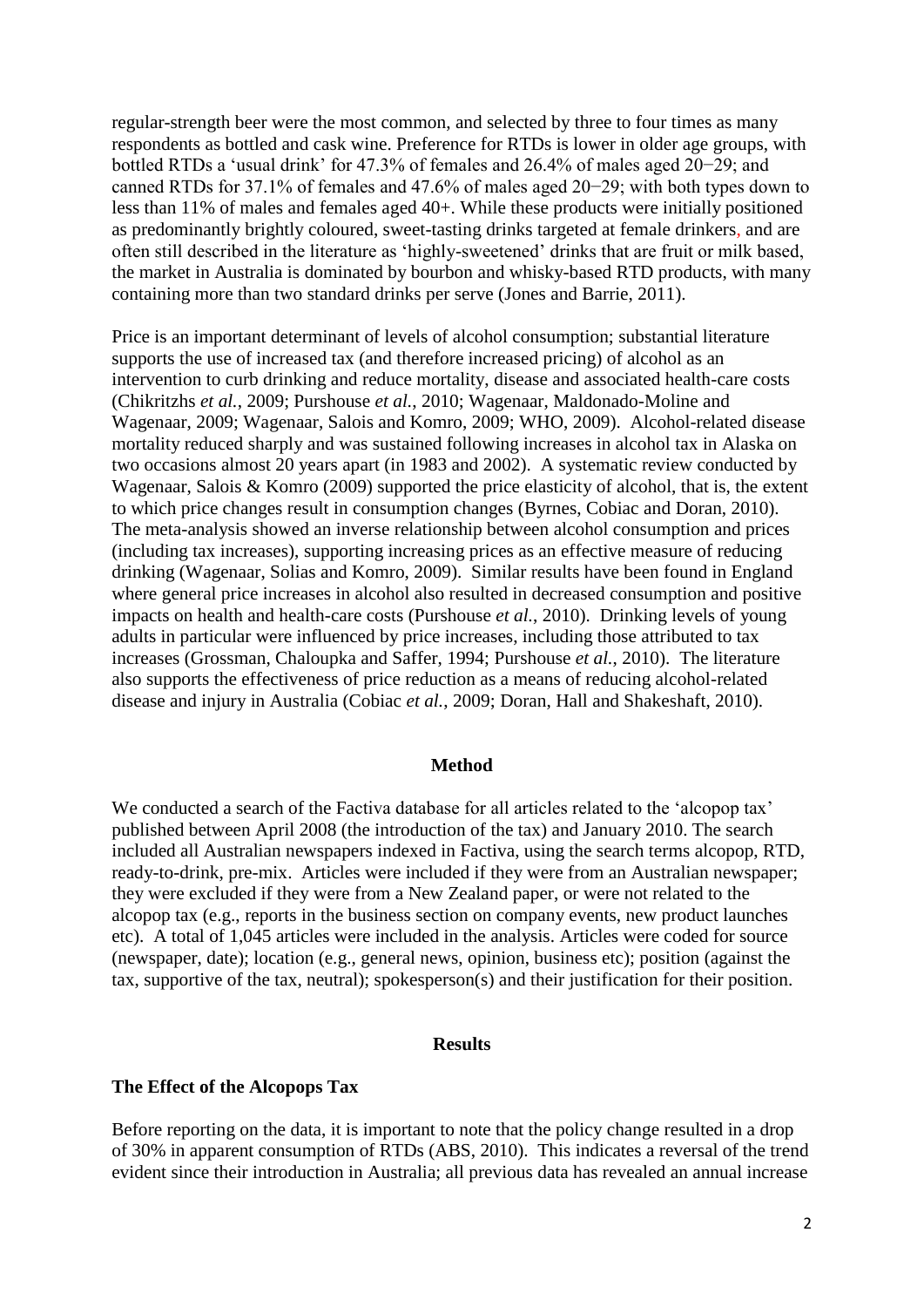in RTD apparent consumption (ABS, 2010). Opponents of the tax on RTDS, or the "alcopops tax" had criticized the introduction suggesting that young people would simply change to buying straight spirits and mixing their own drinks. Whilst an increase in apparent consumption of spirits was evident, this rise was comparatively small and did not compensate for the reduction in RTD sales. Following the introduction of the alcopops tax, overall alcohol use in Australia dropped by 2% per head (Hall and Chikritzhs, 2011).

# **The Physical and Ideological Position of the Debate**

News coverage of the alcopops tax peaked in May-June 2008, immediately after the introduction of the tax (277 articles in May and 131 in June) and again in March 2009 when the Bill was reintroduced into Senate (131 articles) (see Figure 1). The majority of articles were located in the *general news* section of the newspapers (*n* = 714; 68.3%), followed by the *opinion* section ( $n = 137$ ; 13.1%) and features ( $n = 107$ ; 10.2%); with a smaller number in the finance (n=28), business (27), editorial (11) and other sections.



All articles were classified depending on the position in relation to the argument of the alcopop tax. The most common position was against the tax (41.1%). This was followed by articles considered neutral (22.1%), which included political parties stating their positions on the tax. Only 143 of the 1045 articles (13.7%) clearly supported the alcopops tax. The number of articles each newspaper published about the alcopop tax varied, as did the range of views expressed regarding its introduction. The number of articles against the introduction of the tax ranged from 1 to 51. The *Australian* published the highest number of items against the introduction ( $n = 51$ ), although it should be noted that they published the highest number of articles overall (and thus the highest number of "neutral" and second highest number of 'support' items). The *Age*  $(n = 15)$  had the most articles supporting the tax; although none of the papers published a majority of articles that supported the introduction.

Of the 809 articles that were written by, or directly quoted, a "spokesperson", the most prominent voices were politicians  $(n=211)$ , business owners (144), experts (143 – this included 'experts' from medical, legal and commercial fields), members of the general public (126), and representatives of industry groups (94). Only 24 items quoted comments from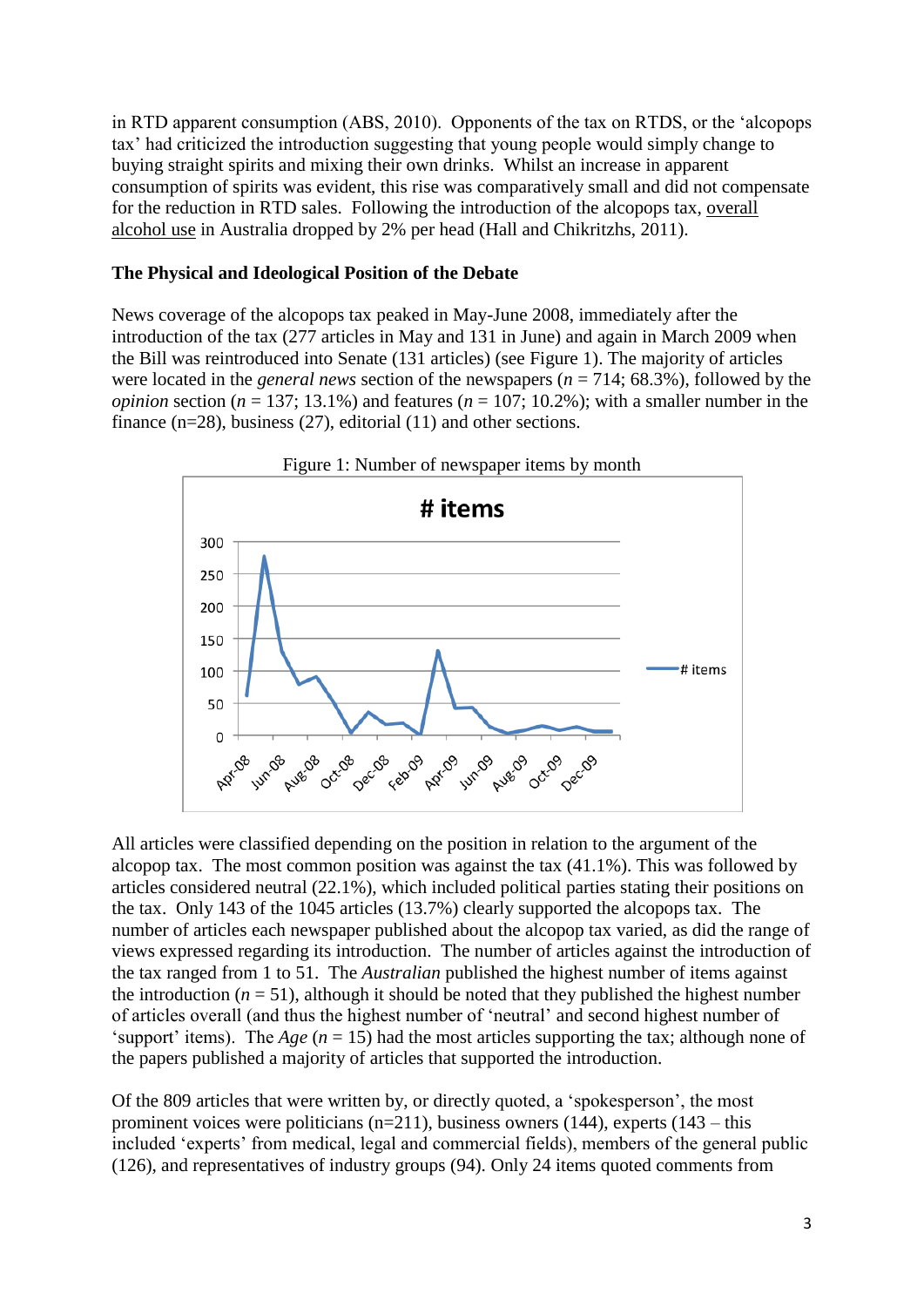research groups. Those supportive of the tax included medical experts and government spokespeople; and the arguments presented in support of the tax were predominantly focused on the health risks and social problems associated with excessive alcohol consumption.

"The recent announcement regarding the use of taxation to address binge drinking is very much welcomed as the first step to ensuring the whole alcohol taxation is fair and balanced," Dr Herron says in the letter. "Utilising the taxation system is one of the most effective measures we have for reducing alcohol-related harm and problems for both individuals and communities." (*Former Liberal minister blindsides Nelson on alcopop tax*, Sunday Age, 18 May 2008)

``It's especially encouraging to see the drop in sales of vodka-based spirits, which we know are often targeted at young women,'' Ms Roxon said. ``With almost 20,000 girls aged 15 and younger having a weekly drinking habit, it was time to act.'' (*Pre-mixed down, but spirits up*, Herald Sun, 29 May 2008).

Those opposed to the tax argued that the reason behind the introduction was also frequently cited as either a form of revenue raising (18.9%) or as a political tool (13.9%). Spokespeople who were most likely to be against the introduction of the tax were the general public or consumer, industry and company Board representatives, employees and industry business owners. The industry representatives primarily relied on two pieces of "evidence" to support their opposition to the tax: that drinkers would (or had) simply changed the type of alcohol they consumed rather than reduced their drinking; and that young people were not the group most at risk of harm from alcohol consumption.

"One hotel owner, who declined to be named, said the tax had encouraged drinkers aged 18-27 years to drink more. ``Young people have switched to larger bottles because it's cheaper,'' he said. ``But the alcohol content is always going to be higher when you mix your own.'' (*Law lifts drinking*, Preston Leader, 16 July 2008).

"Thirsty Camel bottle shops chairman Rick Munday said the Federal Government's strategy had failed. "Now they can pour as much as they want, and its (sic) unregulated. (With) a pre-mixed drink you know how much alcohol is in there,'' he said" (*Alcopop tax fails: shops*, Geelong Advertiser, 12 July 2008)

"Research by the South Australian Department of Health has found that people aged 50-69 are significantly more likely to be at risk of short-term harm from alcohol than those in other age groups. It says people aged 40-49 years are more likely to be at risk of long-term harm, with people in the 16-19 age group... significantly less likely to be at risk." (*Alcopops tax tested by drink risk reality*, The Australian, 9 July 2008)

#### **Discussion**

The introduction of the "alcopops tax" in 2008 increased tax rates on alcopops to be in line with other spirits (from \$39.96 to \$66.67). The subsequent drop in alcopops consumption suggests price elasticity of alcohol in Australia is similar to that found overseas, and that the inverse relationship between price and consumption exists here (Byrnes *et al.*, 2010).

It has been argued by some that the focus on price as a means of reducing alcohol consumption ignores the fact that alcohol-related harm is a social problem and that it negates the inclusion of stakeholders in working towards a solution (Previte and Fry 2009). We agree that the alcohol problem in Australia is complex and multi-faceted, and requires a complex range of strategies at the community and societal level. However, we would argue that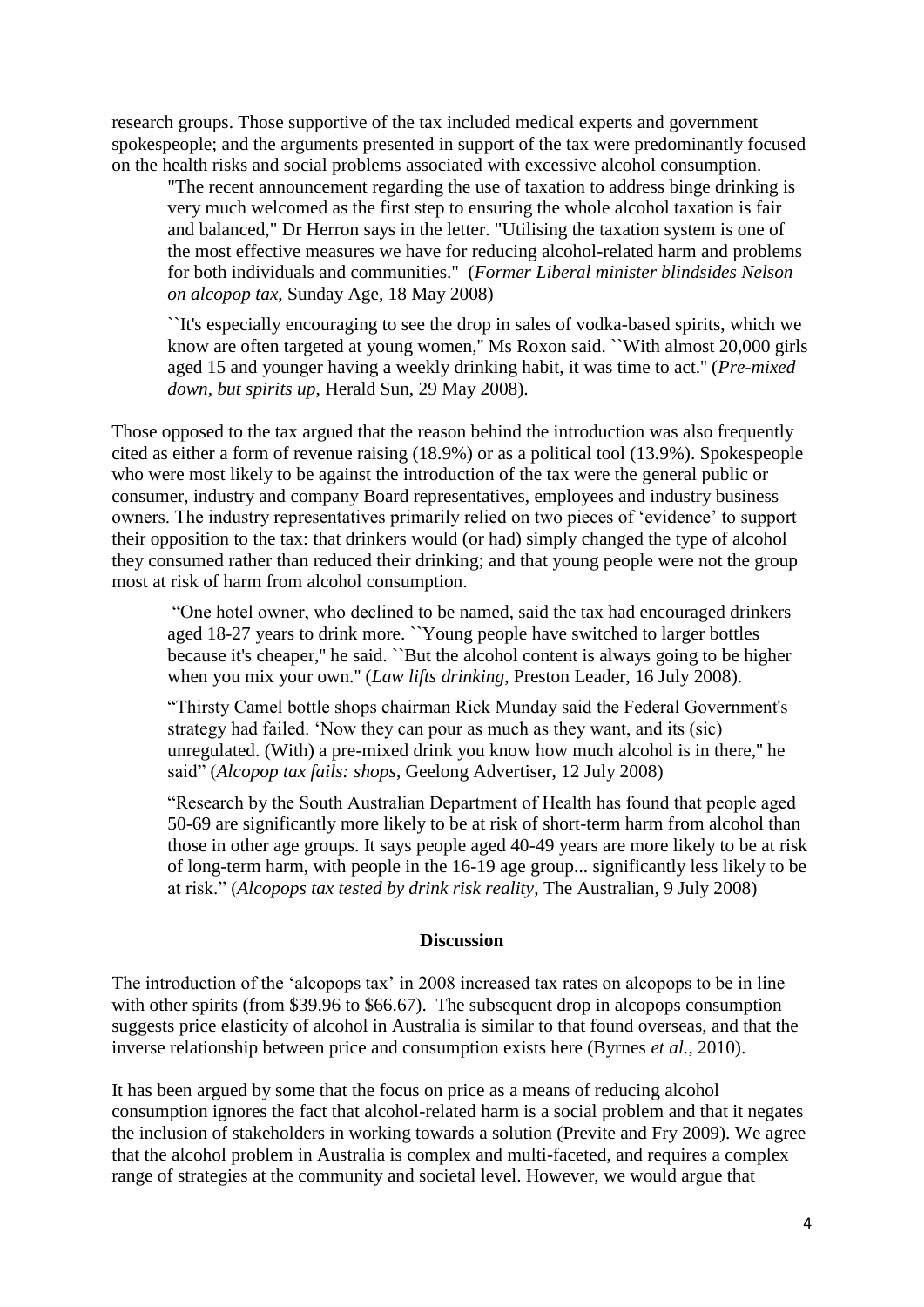governments are unlikely to introduce the ideal suite of measures in one step – and that any strategy which is shown to be efficacious in reducing alcohol-related harm is an important step on the path to changing our culture of excessive consumption.

So why start with price? The most recent comprehensive review of the effectiveness and cost-effectiveness of interventions to reduce alcohol-related harms, consistent with previous reviews, concluded that the most effective strategies are: increasing the price and reducing the availability of alcohol; banning alcohol advertising; drink-driving interventions; and individual interventions with at-risk drinkers (Anderson *et al.*, 2009; Babor *et al.*, 2010). In Australia, the National Preventative Health Taskforce reported that governments could achieve more than 10 times the health gain by reallocating (without increasing) their current investments in programmes to reduce alcohol-related harms (Doran *et al.*, 2010). The interventions identified as comprising the optimal packaged approach (in order of costeffectiveness) were volumetric taxation, advertising bans, increasing the minimum drinking age to 21 years, brief interventions in primary care, licensing controls, drink-driving mass media campaigns and random breath testing (Doran *et al.*, 2010).

Given decades of evidence that increasing the price of alcohol reduces consumption (and that reducing the price increases consumption) particularly among those groups most vulnerable to harm, the finding that the alcopops tax reduced overall alcohol consumption in Australia should not come as a surprise. What is surprising is that many media outlets and members of the general public believe that the alcopop tax "didn"t work". A quick straw poll of people in your street or office will show that the majority believe that all the price increase on alcopops achieved was a shift in young people"s drinking patterns to "more dangerous" alcohol products. Why do people believe this, in spite of the evidence to the contrary? We would argue it is because the alcohol industry, and its associated industries, was extremely effective in co-opting the debate and telling a convincing story to the general public that monopolised the media coverage and misled the public. This is consistent with the response to other (proposed) strategies to reduce alcohol-related harm. The alcohol industry demonstrates a consistent ability to bring on board other "stakeholder" groups, and engage them in parallel protests to support the industry"s objectives. For example, in Australia, sporting associations have been powerful spokespeople in the industry"s campaign to maintain alcohol sponsorship of sport (Jones, 2010) despite increasing evidence of the harms associated with promoting a link between alcohol and sport (Kelly *et al.*, 2010; O"Brien *et al.*, 2010; O"Brien *et al.*, 2011).

We note an interesting parallel between the debate on the alcohol tax and the debate on penalties for speeding and other dangerous driving behaviors. That is, the debate between those who believe these interventions are designed purely to raise revenue (with limited public health and safety benefit) and those who believe these interventions are designed to encourage behavior change for the benefit of individuals and the community (with revenue raised a side effect of an evidence-based behavior change strategy).

The International Centre for Alcohol Policy (ICAP) advises its members that their CSR activities should "contribute to a wider development of alcohol policies, promote responsible drinking patterns, and target alcohol misuse" (ICAP, 2010). Given the alcohol industry"s consistent assertions that, as an industry, they are committed to being a part of the solution, it would seem appropriate that they not oppose strategies shown to be effective in reducing alcohol-related harm.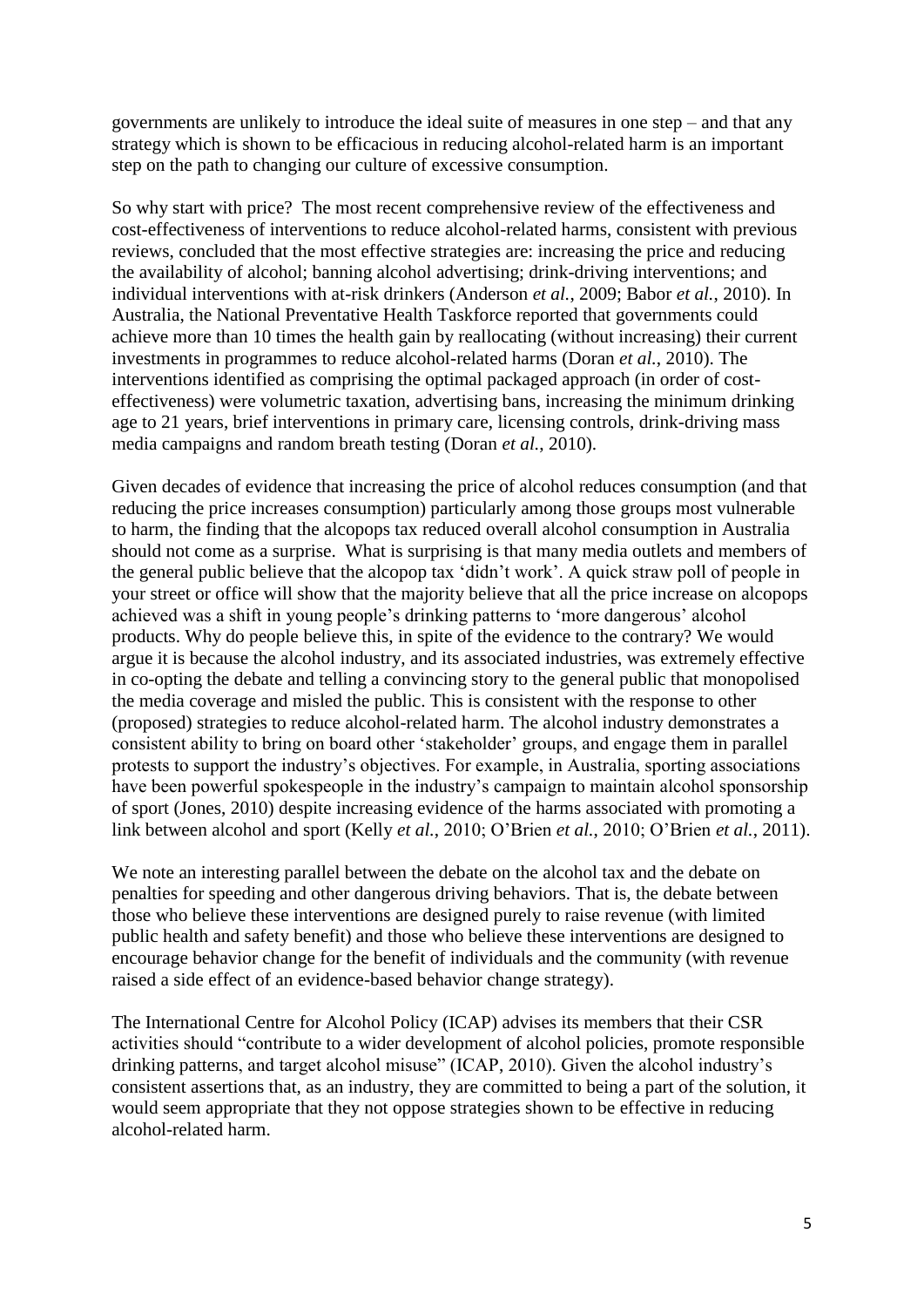# **References**

ABS, 2010. Apparent Consumption of Alcohol, Australia, 2008-09. Australian Government: Canberra.

Australian Institute of Health and Welfare, 2008. 2007 National Drug Strategy Household Survey: Detailed Findings. Drug Statistics Series No. 22. Cat. No. PHE 107. Canberra: AIHW.

Byrnes, J.M., Cobiac, L., Doran, C., Vos, T., Shakeshaft, A.P., 2010. Cost-effectiveness of volumetric alcohol taxation in Australia. Medical Journal Australia 192, 439-443.

Chikritzhs, T N., Dietze, P. M., Allsop, S.J., Daube, M.M., Hall, W.D., Kypri, K., 2009. The "alcopops" tax: heading in the right direction. Medical Journal Australia 190 (6), 294-295.

Cobiac, L., Vos, T., Doran, C., Wallace, A., 2009. Cost-effectiveness of interventions to prevent alcohol-related disease and injury in Australia. *Addiction, 104*(10), 1646-1655.

Doran, C., Hall, W. D., Shakeshaft, A. P., Vos, T., & Cobiac, L. (2010). Alcohol policy reform in Australia: what can we learn from the evidence? Medical Journal Australia, 182 (8), 468-470.

Grossman, M., Chaloupka, F. J., Saffer, H., Laixuthai, A., 1994. Effects of Alcohol Price Policy on Youth: A Summary of Economic Research. Journal of Research on Adolescence 4 (2), 347-364.

Hall, W.D., Chikritzhs, T.N., 2011. The Australian alcopops tax revisited. The Lancet 377, 1136-1137.

ICAP, 2010. Corporate Social Responsibility (CSR). Available at: http://www.icap.org/AboutICAP/PolicyApproach/Partnerships/CorporateSocialResponsibilit yCSR/tabid/190/Default.aspx#CSR\_and\_the\_alcohol\_industry

Jones, S.C., 2010. When does alcohol sponsorship of sport become sport sponsorship of alcohol? A case study of developments in sport in Australia. International Journal of Sports Marketing & Sponsorship 11 (3), 250−259.

Jones, S.C., Barrie, L., 2011. RTDs in Australia: expensive designer drinks or cheap rocket fuel? Drug & Alcohol Review 30 (1), 4-11.

Kelly, B., Baur, L.A., Bauman, A.E., King, L., Chapman, K., Smith, B.J., 2010. Food and drink sponsorship of children's sport: who pays? Health Promotion International. Available at: http://heapro.oxfordjournals.org/content/early/2010/10/14/heapro.daq061.abstract

O'Brien, K.S., Miller, P.G., Kolt, G.S., Martens, M.P., Webber, A., 2011. Alcohol Industryand Non-Alcohol Industry Sponsorship of Sportspeople and Drinking. Alcohol and Alcoholism 46 (2), 210-213

O'Brien, K.S., Kolt, G.S., Webber, A., Hunter, J.A., 2010. Alcohol consumption in sport: The influence of sporting idols, friends and normative drinking practices. Drug and Alcohol Review 29 (6), 676-683.

Previte, J., Fry, M.-L., 2009. Talking Policy: RTD taxation versus social marketing outcomes In Tojib, D. (Ed.), Proceedings of the *Australian and New Zealand Marketing Academy Conference*. Melbourne: Monash University.

Purshouse, R.C., Meier, P.S., Brennan, A., Taylor, K.B., Rafia, R., 2010. Estimated effect of alcohol pricing policies on health and health economic outcomes in England: an epidemiological model. The Lancet 375(9723), 1355-1364.